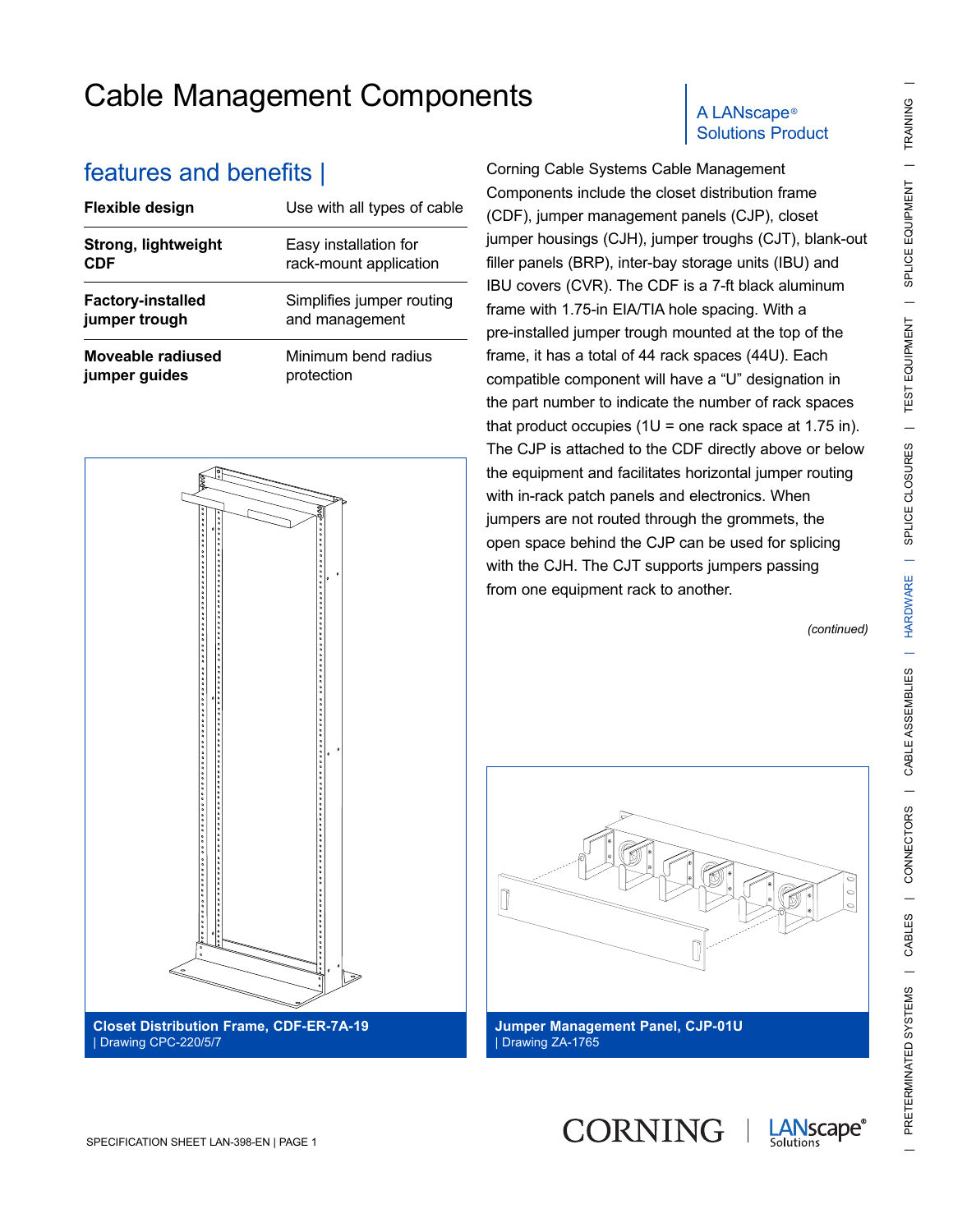The BRP is used to fill unoccupied rack spaces in the CDF. The 7 ft IBU is a routing device that mounts on the side of the CDF for vertical jumper management. Optional slack storage hubs provide minimum bend radius protection and retaining flanges that aid in retaining jumpers. Grommet holes are available to provide protection to jumpers and allow "pass through" from the front to the rear of the CDF. Removable cable management guides at the rear of the unit accommodate conduit power cords and inner duct entering into patch panel housings or equipment. The CVR is available in 6 or 10 in widths to ensure a complete, organized and neat appearance.







**Jumper Trough, CDF-CJT-01U-019** | Drawing CPC-220/5/9

**Cover, CDF-IBU-CVR-6 (left). Inter-Bay Storage, CDF-IBU-7-6 or CDF-IBU-7-10 (right). Shown with Four Optional Hubs, CDF-HUB-05.** | Photo CPC-220/5/11





| Drawing ZA-1489

CORNING |

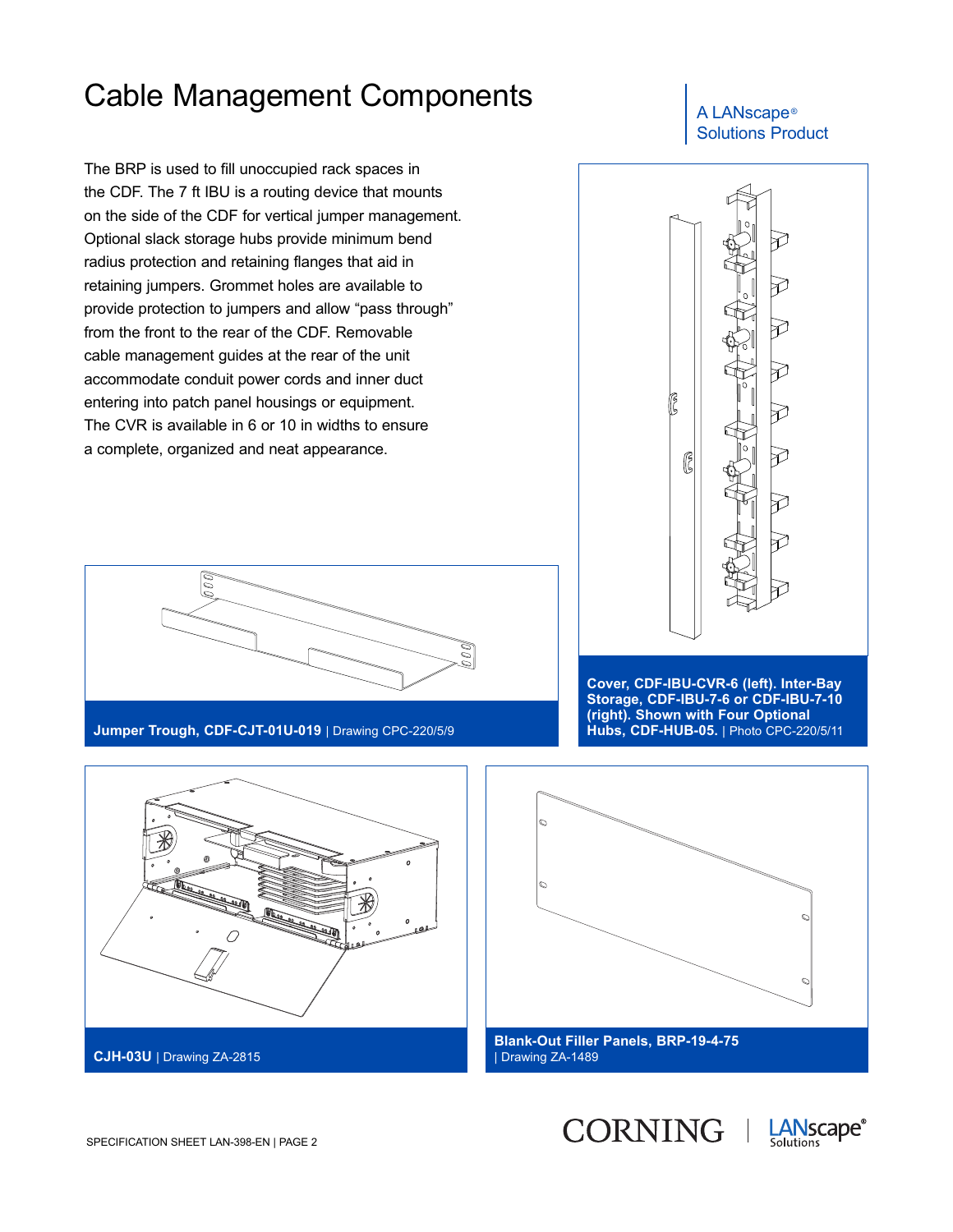# Solutions Product

#### specifications |

| <b>Part Number</b>    | Dimensions (H x W x D)<br>cm (in)                | <b>Shipping Weight</b><br>kg (lb) |  |
|-----------------------|--------------------------------------------------|-----------------------------------|--|
| <b>CDF-ER-7A-19</b>   | 213 x 48 x 38 (7 ft x 19 x 15)                   | 18.1(40)                          |  |
| <b>CDF-IBU-7-6</b>    | 213 x 15 x 30 (7 ft x 6 x 12)                    | 15 (32)                           |  |
| <b>CDF-IBU-7-10</b>   | 213 x 25 x 30 (7 ft x 10 x 12)                   | 16(35)                            |  |
| <b>CJP-01U</b>        | $4 \times 48 \times 13$ (1.75 x 19 x 5)          | 1.4(3)                            |  |
| CJP-02U               | $9 \times 48 \times 13 (3.5 \times 19 \times 5)$ | 1.8(4)                            |  |
| <b>CJP-03U</b>        | $13 \times 48 \times 13$ (5.25 x 19 x 5)         | 2.3(5)                            |  |
| <b>CDF-CJT-01U-19</b> | $4 \times 48 \times 13$ (1.75 x 19 x 5)          | 1.4(3)                            |  |
| <b>CDF-CJT-02U-19</b> | $9 \times 48 \times 13 (3.5 \times 19 \times 5)$ | 1.8(4)                            |  |
| <b>BRP-19-1-75</b>    | $4 \times 48 \times 0.2$ (1.75 x 19 x 0.06)      | 0.9(2)                            |  |
| <b>BRP-19-2-75</b>    | $9 \times 48 \times 0.2$ (3.5 x 19 x 0.06)       | 1.1(2.5)                          |  |
| <b>BRP-19-3-75</b>    | 13 x 48 x 0.2 (5.25 x 19 x 0.06)                 | 1.4(3)                            |  |
| <b>BRP-19-4-75</b>    | $18 \times 48 \times 0.2$ (7 x 19 x 0.06)        | 1.6(3.5)                          |  |
| <b>BRP-19-5-75</b>    | 22 x 48 x 0.2 (8.75 x 19 x 0.06)                 | 1.8(4)                            |  |